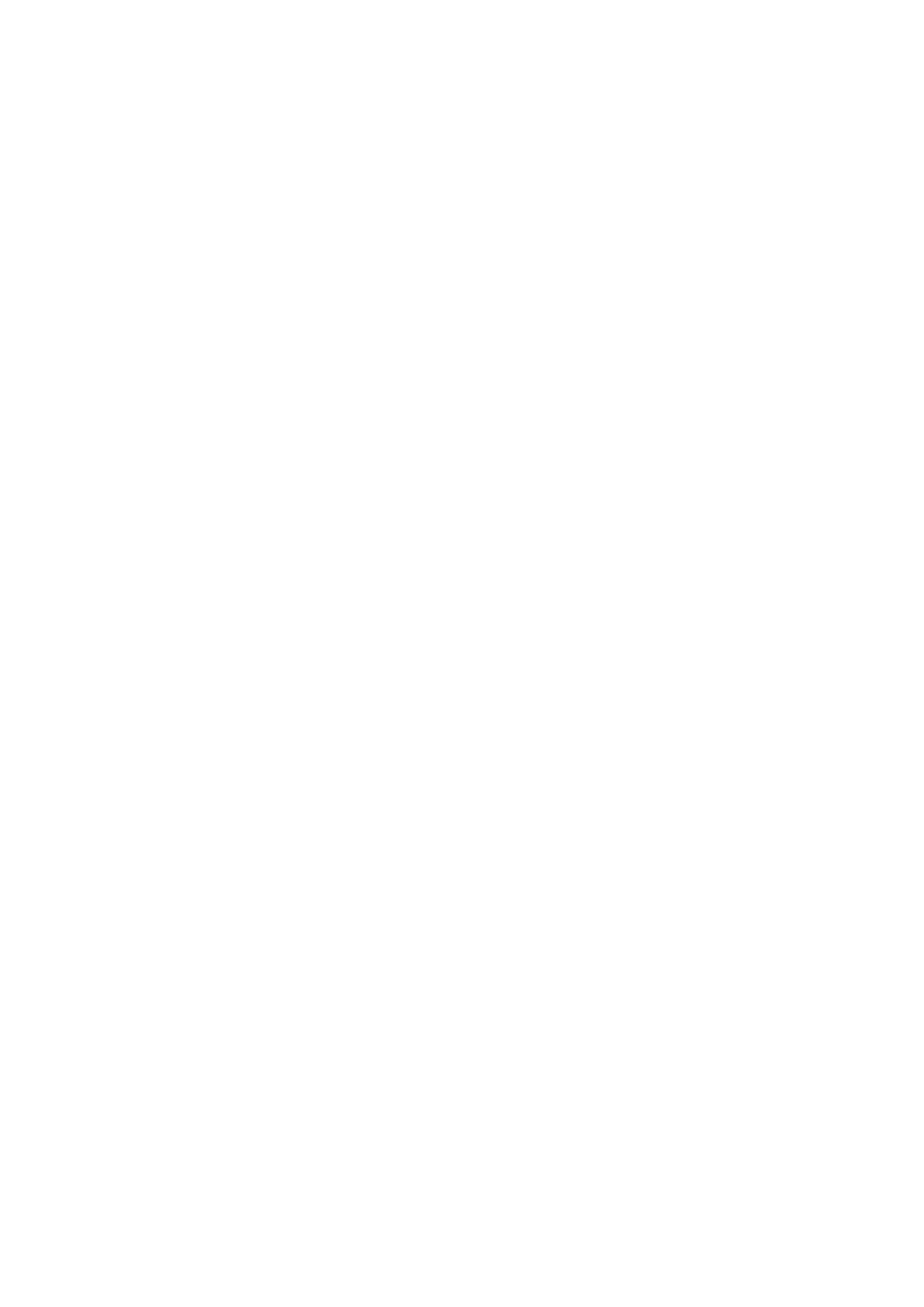Statutory Document No. 2018/0327



*Rehabilitation of Offenders Act 2001*

# **REHABILITATION OF OFFENDERS ACT 2001 (EXCEPTIONS) ORDER 2018**

*Approved by Tynwald: 15 January 2019 Coming into Operation: 1 February 2019*

The Department of Home Affairs makes the following Order under sections 8(7) and 10(1) of the Rehabilitation of Offenders Act 2001.

### <span id="page-2-0"></span>**1 Title**

This Order is the Rehabilitation of Offenders Act 2001 (Exceptions) Order 2018.

### <span id="page-2-1"></span>**2 Commencement**

If approved by Tynwald<sup>1</sup>, this Order comes into operation on 01 February 2019.

# <span id="page-2-2"></span>**3 Interpretation**

(1) In this Order –

"**the Act**" means the Rehabilitation of Offenders Act 2001;

- "**child**" or "**children**" means a person or persons under the age of 18 years;
- "**continuing education**" has the meaning given by section 32(2) of the Education Act 2001;
- "**dealer in securities**" means a person dealing in securities within the meaning given by section 4 of the Insider Dealing Act 1998;
- "**health care professional**" has the meaning given by section 3 of the Health Care Professionals Act 2014;
- "**health services**" means services provided under the National Health Service Act 2001 and similar services provided otherwise than under the National Health Service;
- "**independent school**" has the meaning given by section 59 of the Education Act 2001;

<sup>&</sup>lt;sup>1</sup> Tynwald approval is required under section  $10(2)$  of the Rehabilitation of Offenders Act 2001.



1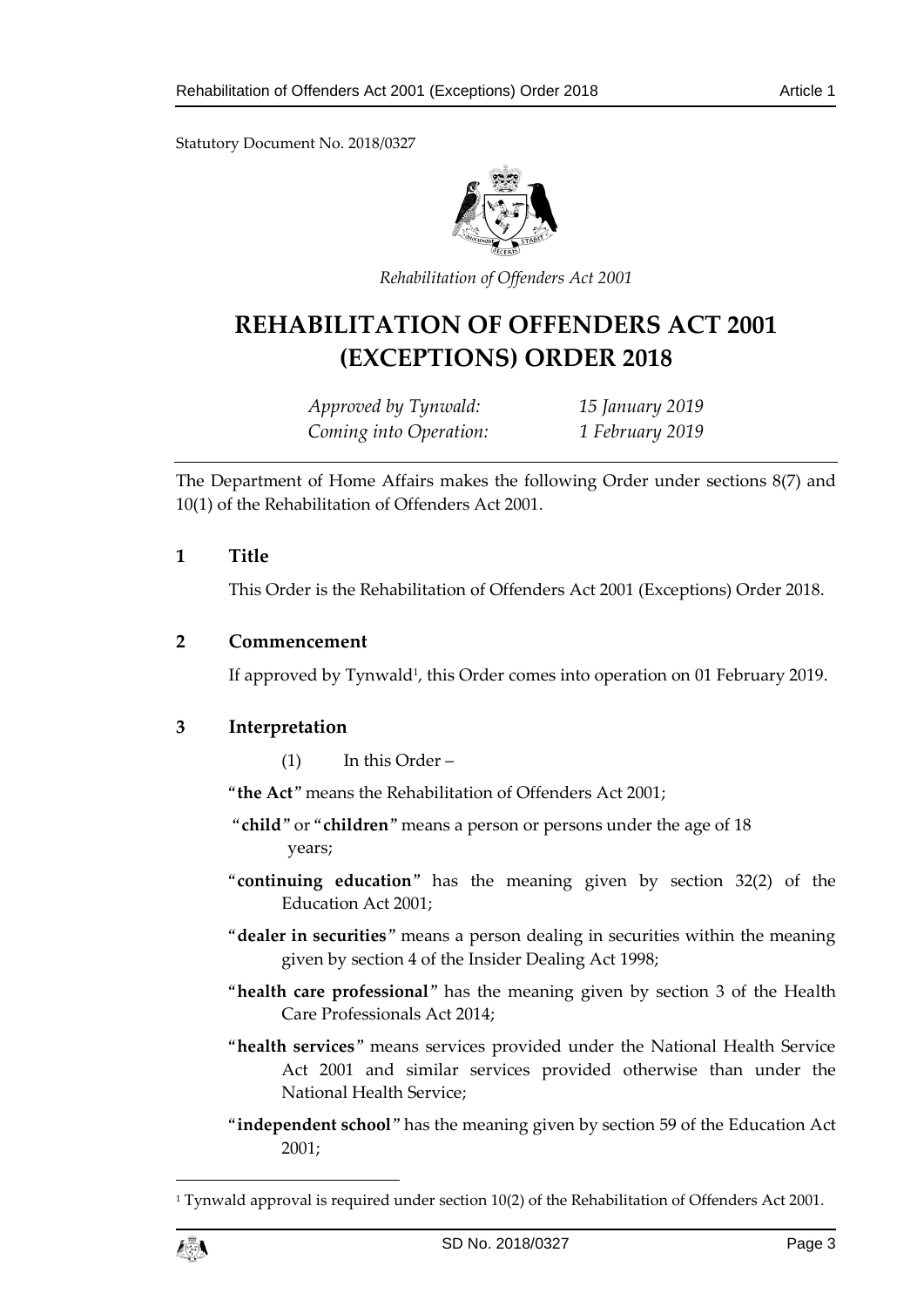"**firearms dealer**" has the meaning given by section 32 of the Firearms Act 1947;

- "**judicial appointment**" means an appointment to any office by virtue of which the holder has power (whether alone or with others) under any enactment or rule of law to determine any question affecting the rights, privileges, obligations or liabilities of any person;
- "**proprietor**" in relation to a school, has the meaning given by section 59 of the Education Act 2001;
- "**school**" has the meaning given by section 59 of the Education Act 2001;
- "**security staff register**" means the register maintained by the Department of Home Affairs under the Employment of Security (On-Licensed Premises) Regulations 2002<sup>2</sup> ;
- "**social care services**" means the services which the Department of Health and Social Care provides, or secures the provision of, in discharging its functions under the Social Services Act 2011;
- "**teacher**" includes a warden of a community centre, leader of a youth club or similar institution, and a youth worker;
- "**veterinary surgeon**" has the meaning given by section 1(1) of the Veterinary Surgeons Act 2005;
- "**vulnerable adult**" has the meaning given by section 5 of the Safeguarding Act 2018; and
- "**work**" includes
	- (a) work of any kind, whether paid or unpaid, and whether under a contract of service or apprenticeship, under a contract for services, or otherwise than under a contract; and
	- (b) an office established by or by virtue of an enactment.
- (2) Where, by virtue of this Order, the operation of any provision of the Act is excluded in relation to spent convictions, the exclusion is taken to extend to spent convictions for offences of every description.

### <span id="page-3-0"></span>**4 Exceptions to section 3(1) of the Act**

Section 3(1) of the Act does not apply in circumstances where  $-$ 

- (a) the High Court has directed in a particular case that the spent conviction should be broadcast or published;
- (b) the Chief Constable with the approval of the Department of Home Affairs has approved that a particular spent conviction should be broadcast or published; or
- (c) the Isle of Man Financial Services Authority is acting within its powers under —

-



<sup>2</sup> SD 84/02, as amended by SD 0021/2013 and SD 2015/0176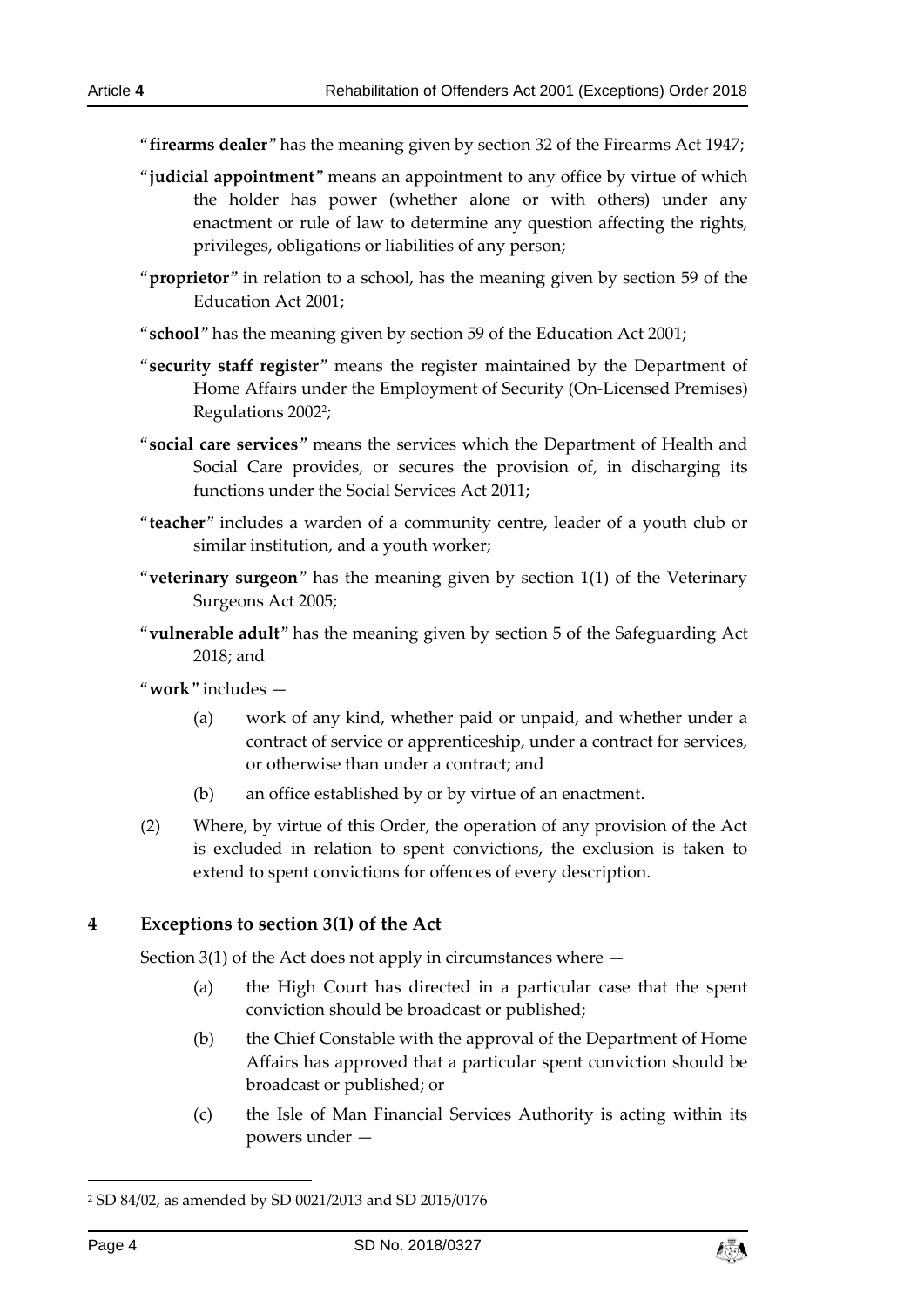- (i) the Financial Services Act 2008;
- (ii) the Collective Investment Schemes Act 2008;
- (iii) the Insurance Act 2008; or
- (iv) the Retirement Benefits Schemes Act 2000,

and it is required to publish or broadcast a spent conviction to fulfil its statutory obligations.

# <span id="page-4-0"></span>**5 Exceptions to section 4 of the Act**

- (1) None of the provisions of section 4 of the Act apply in relation to  $-$ 
	- (a) any question asked by or on behalf of a person, in the course of the duties of the person's office or employment in order to assess the suitability —
		- (i) of the person to whom the question relates for admission to any of the professions specified in Part 1 of Schedule 1;
		- (ii) of the person to whom the question relates for any office or employment specified in Part 2 of Schedule 1;
		- (iii) of the person to whom the question relates or of any other person to pursue any occupation specified in Part 3 of Schedule 1 or to pursue it subject to a particular condition or restriction; or
		- (iv) of the person to whom the question relates or of any other person to hold a licence, certificate, permit or authorisation of a kind specified in Schedule 2 or to hold it subject to a particular condition or restriction,

where the person questioned is informed at the time the question is asked that, by virtue of this Order, spent convictions are to be disclosed.

- (b) any question asked by or on behalf of any person ("A"), in the course of the duties of A's office or employment, in order to assess the suitability of another person ("B") for any office or employment specified in paragraph 17 of Part 2 of Schedule 1 ("paragraph 17") or the suitability of B to be concerned, otherwise than in the course of the duties of B's office or employment, with any provision mentioned in paragraph 15, if —
	- (i) the question relates to B and the provision would normally enable B to have access to the persons referred to in paragraph 17 or
	- (ii) the question relates to a person who lives in the same household as B and the relevant provision would normally take place in that household,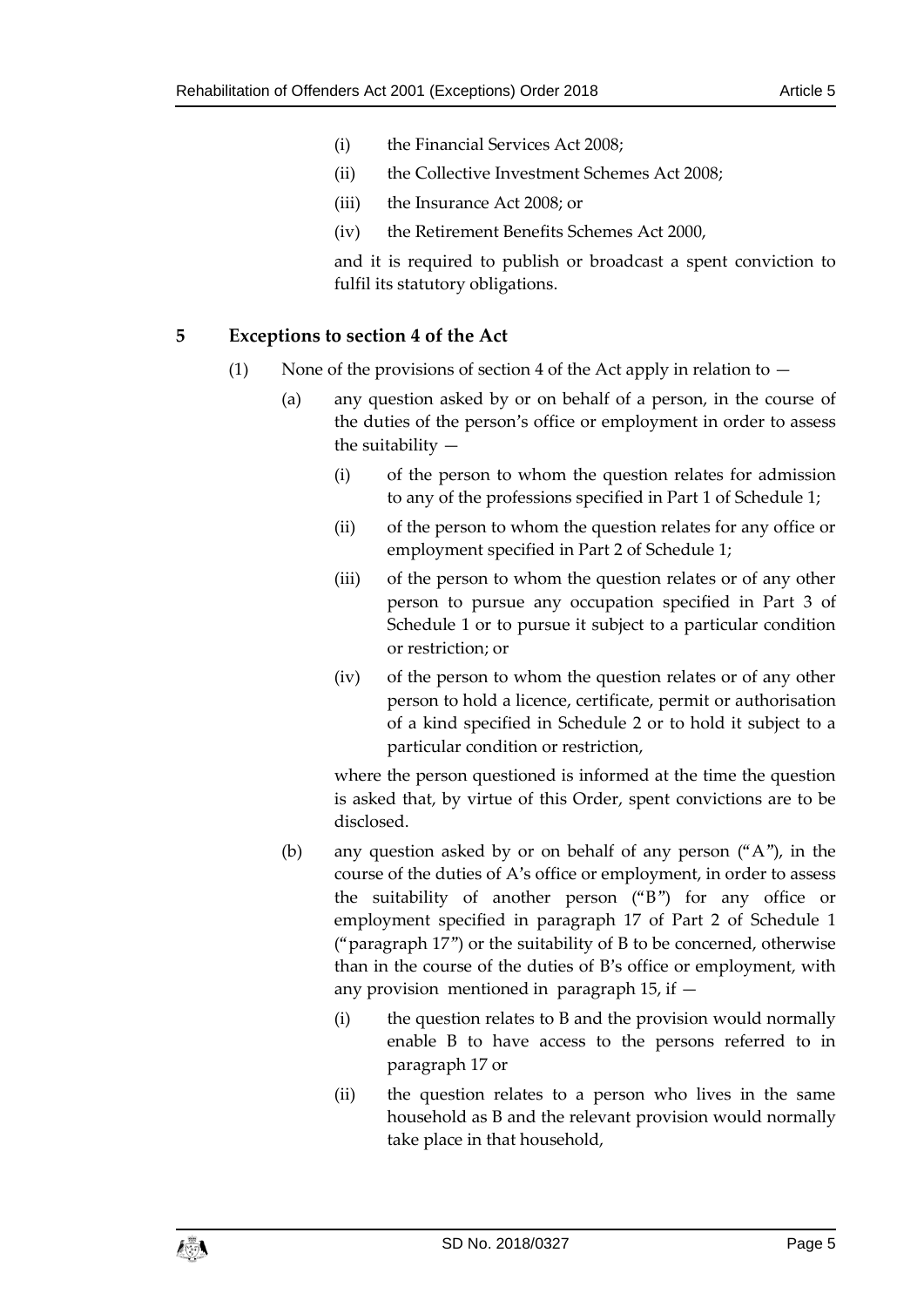where the person questioned is informed at the time the question is asked that, by virtue of this Order, spent convictions are to be disclosed; or

- (c) any question asked by or on behalf of any person, in the course of the person's duties as a person employed in the service of the Isle of Man Government. This is in order to assess, for the purpose of safeguarding national security, the suitability of the person to whom the question relates, or of any other person for any office or employment where the person questioned is informed at the time the question is asked that, by virtue of this Order, spent convictions are to be disclosed for the purpose of safeguarding national security.
- (2) Section 4(1) of the Act does not apply in relation to any proceedings specified in Schedule 3.
- (3) Section 4(2) of the Act does not apply in respect of any question put by or on behalf of the Department of Home Affairs seeking information about an applicant for inclusion in the security staff register.
- (4) Section 4(3) of the Act does not apply in relation to  $-$ 
	- (a) the dismissal or exclusion of any person from a profession specified in Part 1 of Schedule 1 to this Order;
	- (b) any office, employment or occupation specified in Part 2 or 3 of Schedule 1;
	- (c) any action taken for the purpose of safeguarding national security; or
	- (d) any employment that requires the employee to be registered in the security staff register.

### <span id="page-5-0"></span>**6 Exceptions to section 5(1) of the Act**

Section 5(1) of the Act does not apply if  $-$ 

- (a) the High Court directs that a particular spent conviction should be disclosed; or
- (b) disclosure is required by the Isle of Man Financial Services Authority –
	- (i) to satisfy a disclosure to a regulatory authority or other authority as permitted under paragraph 2(5) of Schedule 5 to the Financial Services Act 2008;
	- (ii) to satisfy a disclosure to a recognised regulator or other person or authority as permitted under paragraph 2(2) of Schedule 6 to the Insurance Act 2008; or
	- (iii) for judicial procedure in respect of any of the Authority's functions.

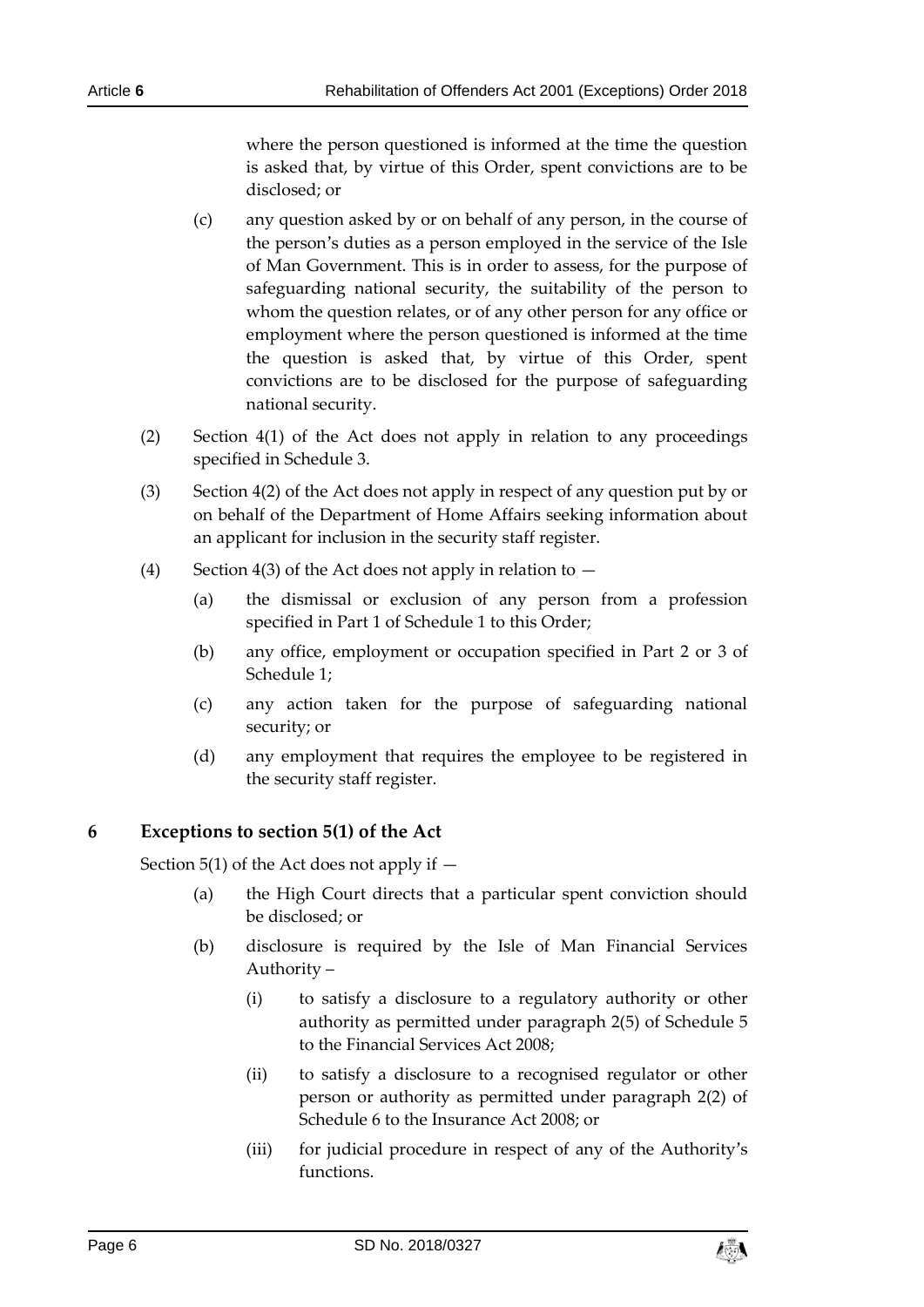# <span id="page-6-0"></span>**7 Exceptions to section 8(1) of the Act**

Section 8(1) of the Act does not apply in any one of the following circumstances—

- (a) where a Probation Officer is acting in the capacity of a family court welfare worker, and requires to be informed of spent convictions in order to protect children and vulnerable persons;
- (b) where a Probation Officer is preparing reports for a Court; or
- (c) where the Isle of Man Financial Services Authority is acting within its powers under the Financial Services Act 2008, the Collective Investment Schemes Act 2008, the Insurance Act 2008 or the Retirement Benefits Schemes Act 2000, and publishing or broadcasting specified information (as that term is defined in section 8(6) of the Act) is a requirement to fulfil its statutory obligations under any one of those Acts.

# <span id="page-6-1"></span>**8 Revocations**

The Rehabilitation of Offenders Act 2001 (Exceptions) Order 2001<sup>3</sup> is revoked.

### **MADE 04 DECEMBER 2018**

**W M MALARKEY** *Minister for Home Affairs*

<sup>3</sup> SD 281/01



1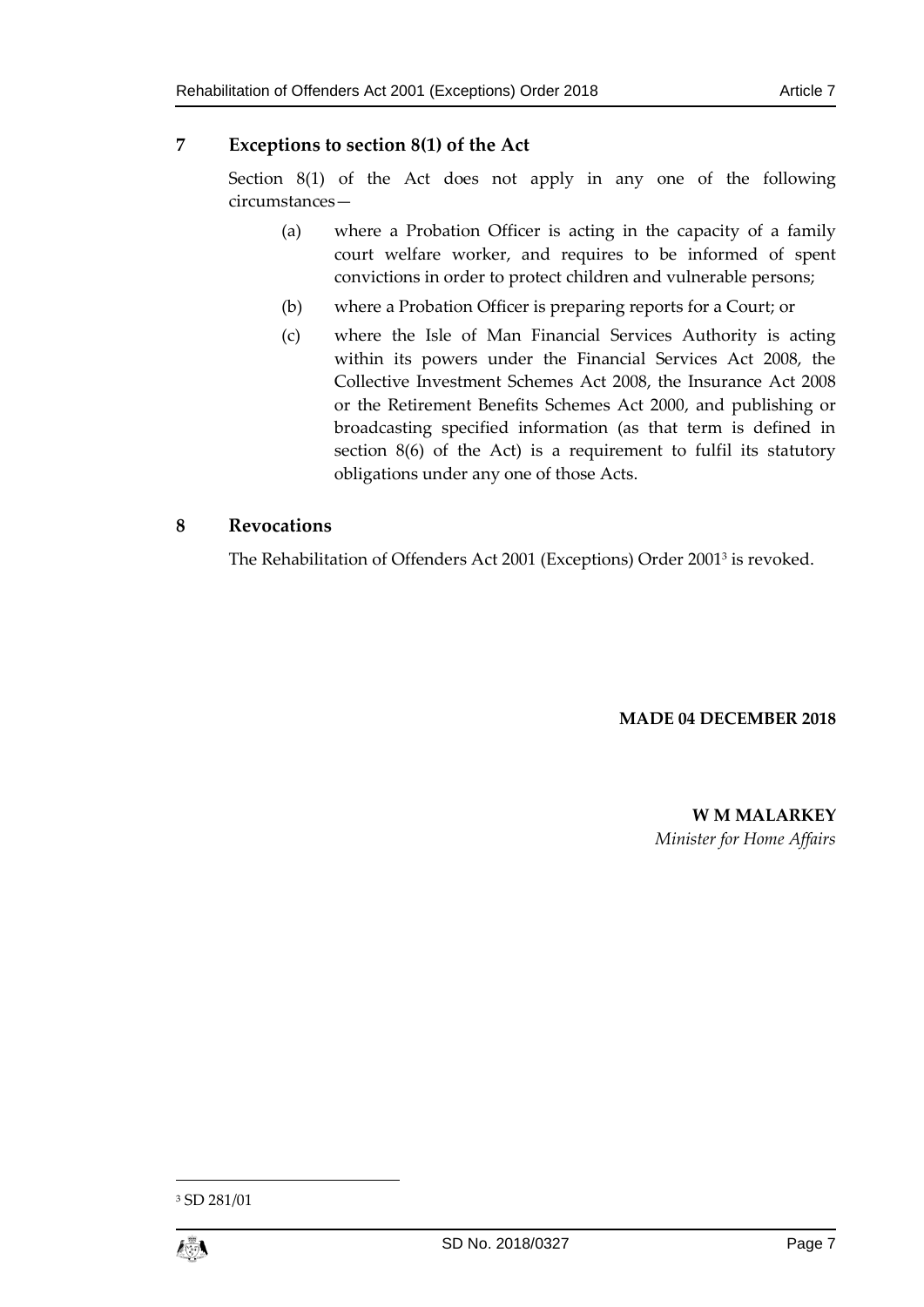### **SCHEDULE 1**

### [Articles  $5(1)$  and  $5(4)$ ]

## <span id="page-7-1"></span><span id="page-7-0"></span>**EXCEPTED PROFESSIONS, OFFICES, EMPLOYMENTS, WORK AND OCCUPATIONS**

# **PART 1**

### **PROFESSIONS**

- 1. Health care professional.
- 2. Advocate.
- 3. Accountant.
- 4. Veterinary surgeon.
- 5. Pharmaceutical chemist.
- 6. Teacher.
- 7. Any profession to which the Health Professions Order 2002<sup>4</sup> applies.

# **PART 2**

### OFFICES AND EMPLOYMENTS

- 1. Judicial appointments.
- 2. The Attorney General and any employment in the Attorney General's Chambers.
- 3. Any appointment as member, chief executive, head of division or senior manager of the Isle of Man Financial Services Authority.
- 4. Any appointment as member, chief executive, deputy chief executive or director of the Isle of Man Gambling Supervision Commission.
- 5. Any appointment as director of, or to the Board or staff of, the Financial Intelligence Unit.
- 6. Constables (including special constables), to undergo training with a view to becoming constables and naval, military and air force police.
- 7. Persons employed for the purposes of, or to assist constables or special constables of a police force established under any enactment.
- 8. Any employment relating to children or vulnerable adults (or both).

-



<sup>4</sup> SD 160/02 as amended by SD 770/04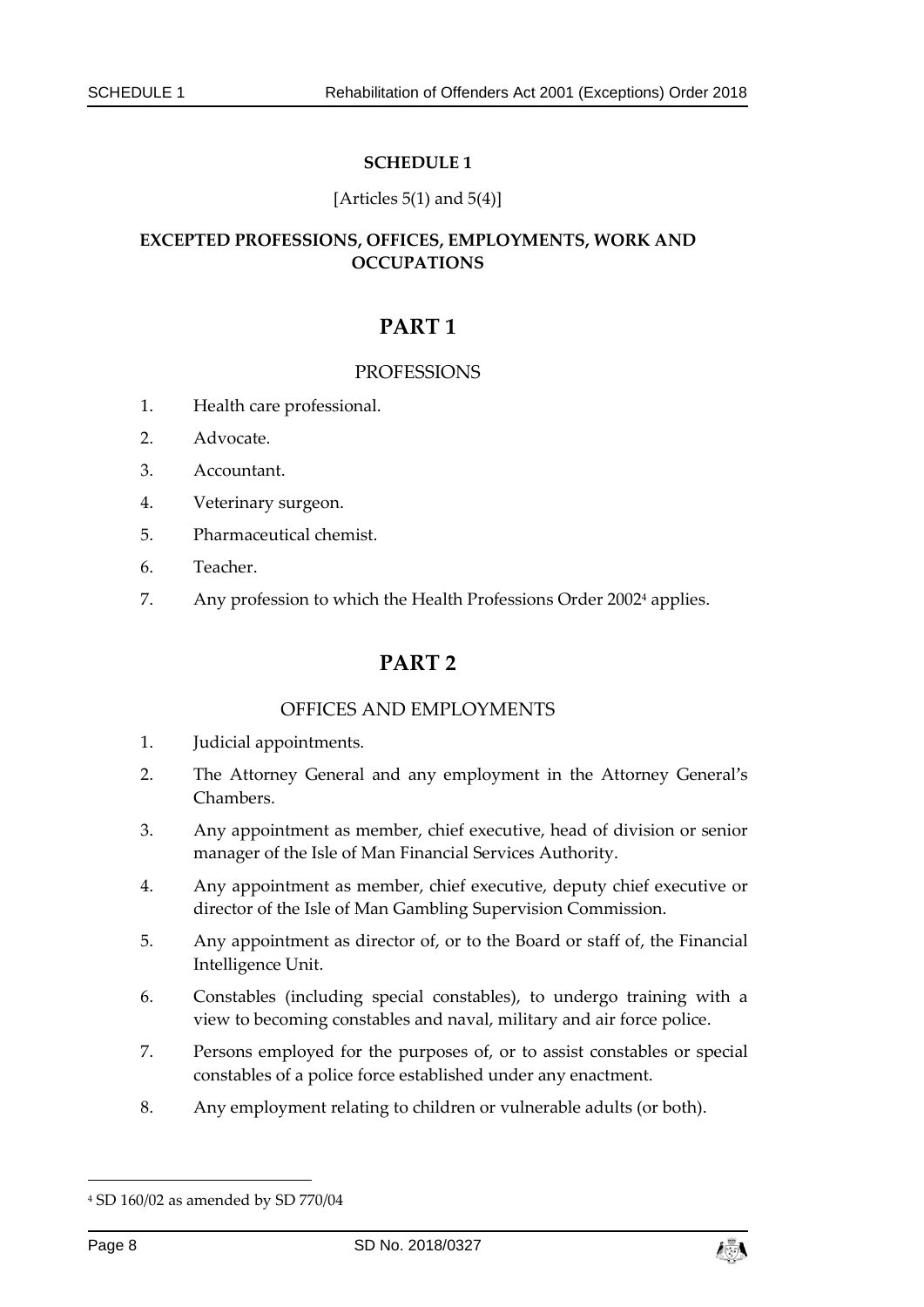- 9. A traffic warden appointed under section 33 of the Road Traffic Regulation Act 1985.
- 10. A probation officer appointed under section 27 of the Criminal Justice Act 1963.
- 11. The employment of any person on the security staff register as a guard or doorkeeper.
- 12. Any office or employment as a charity trustee, church warden or trustee or member of a parochial church council.
- 13. Any employment as a court security officer under Part 8A of the Criminal Justice, Police and Courts Act 2007.
- 14. Any office or employment relating to the administration of the Isle of Man Courts of Justice or the execution of functions or obligations on behalf of the Isle of Man Courts of Justice.
- 15. Any office to which a person may be appointed by the Appointments Commission.
- 16. Any employment by the Department of Health and Social Care in connection with the provision of social care services or by any other body in connection with the provision of social care services, being employment which is of such a kind to enable the holder of such employment to have access to any vulnerable adult in the course of the holder's normal duties, namely —
	- (a) persons suffering from any serious illness or mental disorder of any description;
	- (b) persons addicted to alcohol or drugs;
	- (c) persons who are blind, deaf or dumb;
	- (d) other persons who are substantially and permanently handicapped by illness, injury or congenital deformity.
- 17. Any employment which is concerned with the provision to a person aged under 18 of —
	- (a) accommodation;
	- (b) care;
	- (c) leisure and recreational facilities;
	- (d) schooling, supervision or training;
	- (e) social care services; or
	- (f) a school crossing patrol,

being an office or employment of such a kind as to enable the holder of the office or employment to have access in the course of the holder's normal duties to such persons, in part on the premises where the relevant provision takes place.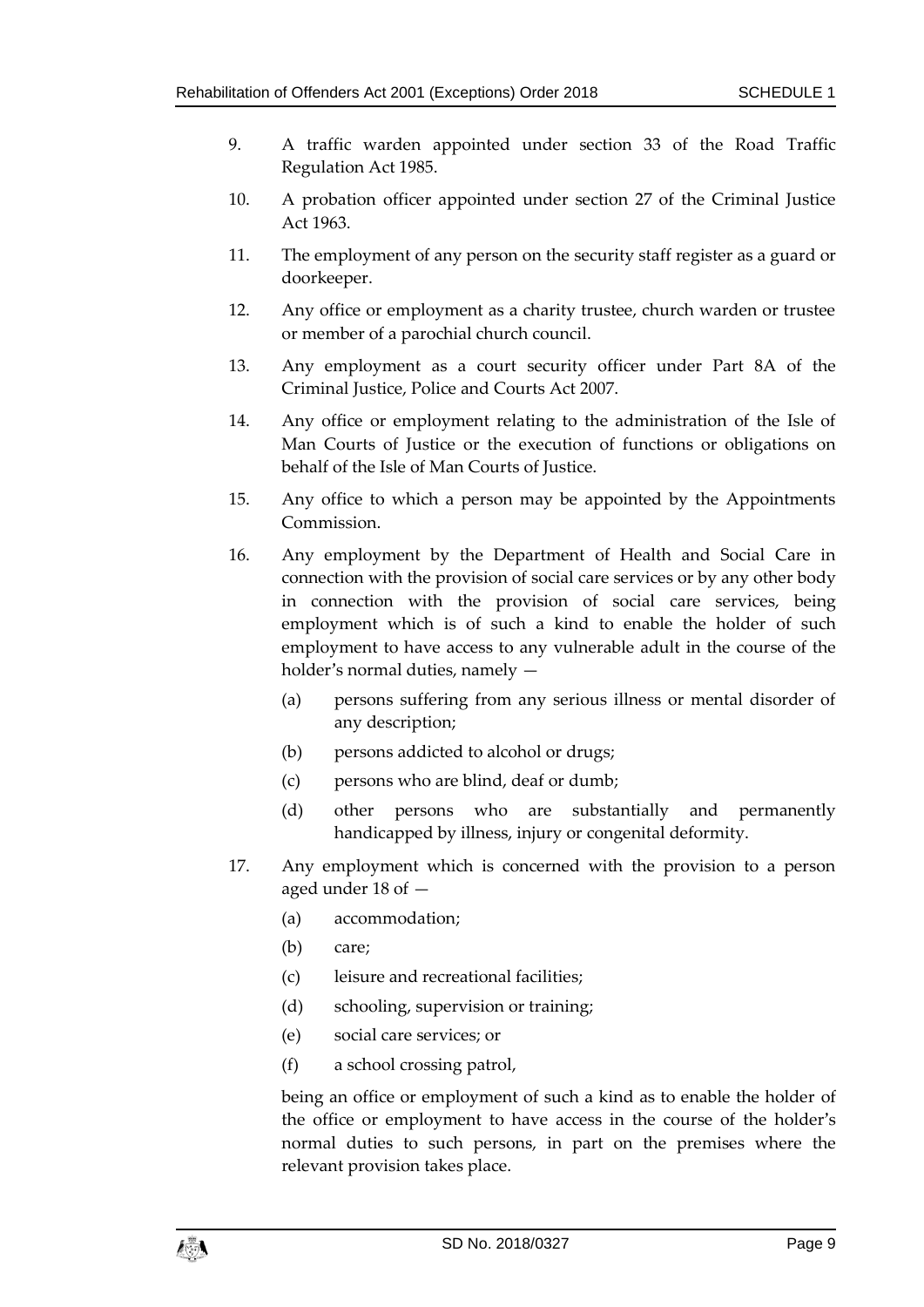# **PART 3**

### REGULATED OCCUPATIONS

- 1. Firearms dealer.
- 2. Any occupation in respect of which an application to the Gambling Supervision Commission for a licence, certificate or registration is required by or under any enactment.
- 3. Dealer in securities.
- 4. Any occupation which is concerned with the management or carrying on of a home in respect of which registration is required by the Regulation of Care Act 2013.
- 5. Any occupation in respect of which a person is required, by an order made under section 4 of the Dangerous Goods Act 1928, to obtain a licence or certificate as to the person's fitness to store explosives.
- 6. Any occupation in respect of which an application to the Isle of Man Financial Services Authority is required, by or under any enactment, for a licence, permit, authorisation, certificate or registration or any other permission, or to which a requirement to be fit and proper (as determined by the Authority) applies.
- 7. Any application for inclusion on the register of persons who may be employed as a guard or doorkeeper, with respect to any on-licensed premises, that is maintained further to regulations made under Section 40 of the Licensing Act 1995.
- 8. Any employment where an application is made for a public passenger vehicle licence to the Road Transport Licensing Committee.
- 9. Any employment where an application is made to the Department of Infrastructure for registration as an approved driving instructor.

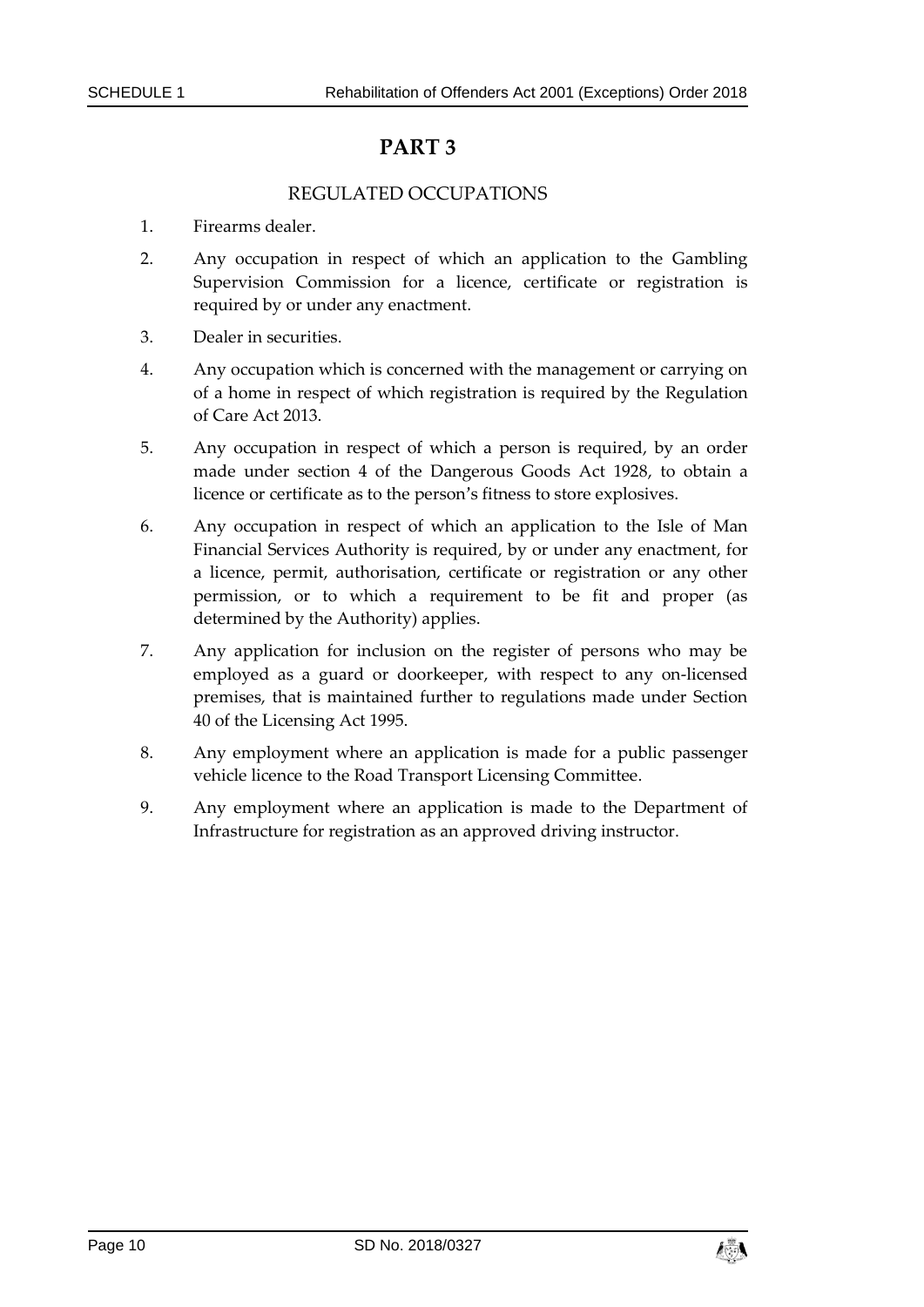### **SCHEDULE 2**

### [Article  $5(1)(a)(iv)$ ]

### <span id="page-10-1"></span><span id="page-10-0"></span>**EXCEPTED LICENCES, CERTIFICATES, PERMITS AND AUTHORISATIONS**

- 1. A firearms certificate issued under section 2 of the Firearms Act 1947 or a certificate to possess a regulated weapon under the Shot Guns, Air Weapons and Cross-bows Act 1994.
- 2. A permit referred to in section 4(6)(c) or 4(12) of the Firearms Act 1947.
- 3. An authorisation to hold a prohibited weapon or prohibited ammunition under section 17 of the Firearms Act 1947.
- 4. A licence issued in accordance with the Performances by Children Regulations 2004<sup>5</sup> .
- 5. Certificates issued by the police or a court of summary jurisdiction under an order made under section 4 of the Dangerous Goods Act 1928 as to the fitness of a person to keep explosives for private use.

<sup>5</sup> SD 439/04 as amended by SD 2018/0068



1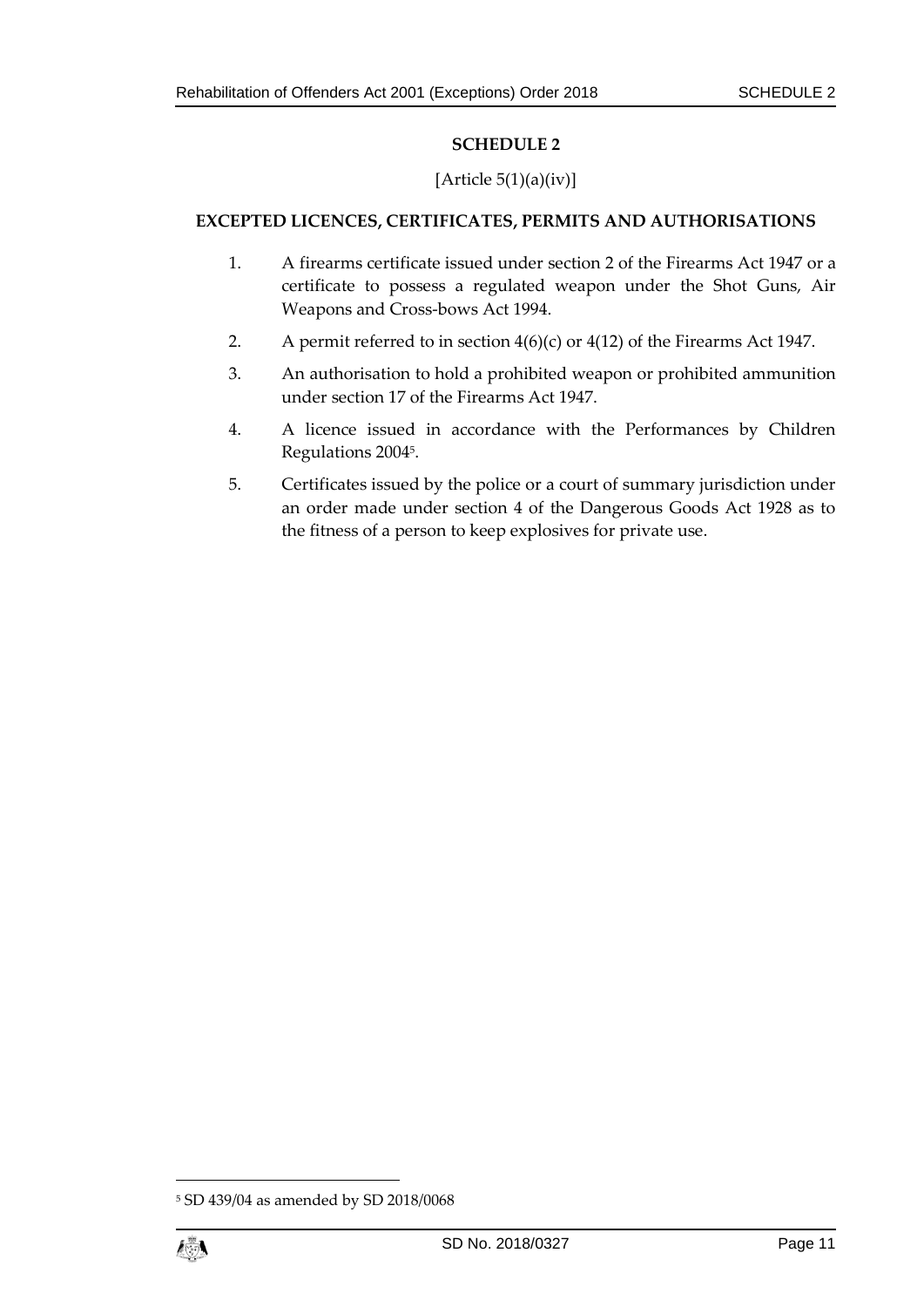#### **SCHEDULE 3**

### [Article 5(2)]

#### **EXCEPTED PROCEEDINGS**

- <span id="page-11-1"></span><span id="page-11-0"></span>1. Proceedings in respect of person's admission to, or disciplinary proceedings against a member of, any profession specified in Part 1 of Schedule 1.
- 2. Disciplinary proceedings against a constable.
- 3. Proceedings before the Gambling Supervision Commission.
- 4. Proceedings under the Mental Health Act 1998 before any Mental Health Review Tribunal.
- 5. Proceedings under the Firearms Act 1947 in respect of
	- (a) the registration of a person as a firearms dealer, the removal of a person's name from a register of firearms dealers or the imposition, variation or revocation of conditions of any such registration;
	- (b) the grant, renewal, variation or revocation of a firearm certificate; or
	- (c) the grant of a permit under section  $4(6)(c)$  or  $4(12)$  of that Act.
- 6. Proceedings relating to the grant, renewal or revocation of a certificate to possess a regulated weapon under the Shot Guns, Air Weapons and Cross-bows Act 1994.
- 7. Proceedings in respect of a licence issued in accordance with the Performance by Children Regulations 2004<sup>6</sup>.
- 8. Proceedings conducted by the Isle of Man Financial Services Authority under the Financial Services Act 2008, Collective Investment Schemes Act 2008, Insurance Act 2008 and Retirement Benefits Schemes Act 2000.
- 9. Proceedings in respect of a determination by the Department of Education, Sport and Culture as to the suitability of a person —
	- (a) for employment as a teacher in a school or establishment of continuing education or in determining the extent to which a person may be employed as a teacher; or
	- (b) to be the proprietor of an independent school, including proceedings before an Independent Schools Tribunal in respect of the above matters under section 44 of the Education Act 2001.
- 10. Proceedings in respect of an application for, or cancellation of, registration under the Regulation of Care Act 2013.

-



<sup>6</sup> SD 439/04 as amended by 2018/0068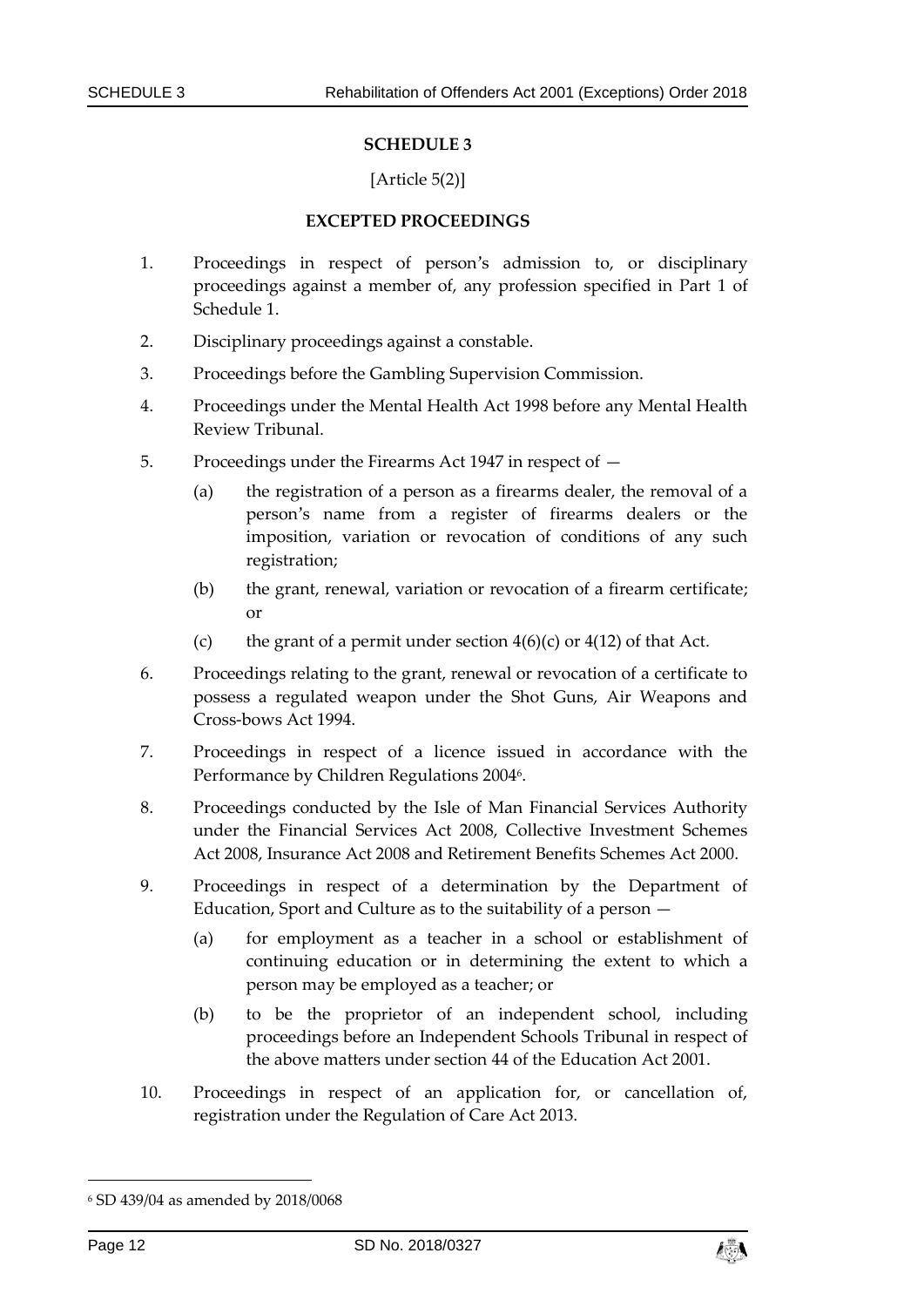- 11. Proceedings on an application to the police or a court of summary jurisdiction for a certificate under any order made under section 4 of the Dangerous Goods Act 1928 as to the fitness of the applicant to keep explosives.
- 12. Proceedings by way of appeal against, or review of, any decision taken, by virtue of any of the provisions of this Order, on consideration of a spent conviction.
- 13. Proceedings held for the receipt of evidence affecting the determination of any question arising in any proceedings specified in this Schedule.
- 14. Proceedings of a tribunal appointed under the Financial Services Act 2008, the Collective Investment Schemes Act 2008, the Insurance Act 2008 or the Retirement Benefits Schemes Act 2000.